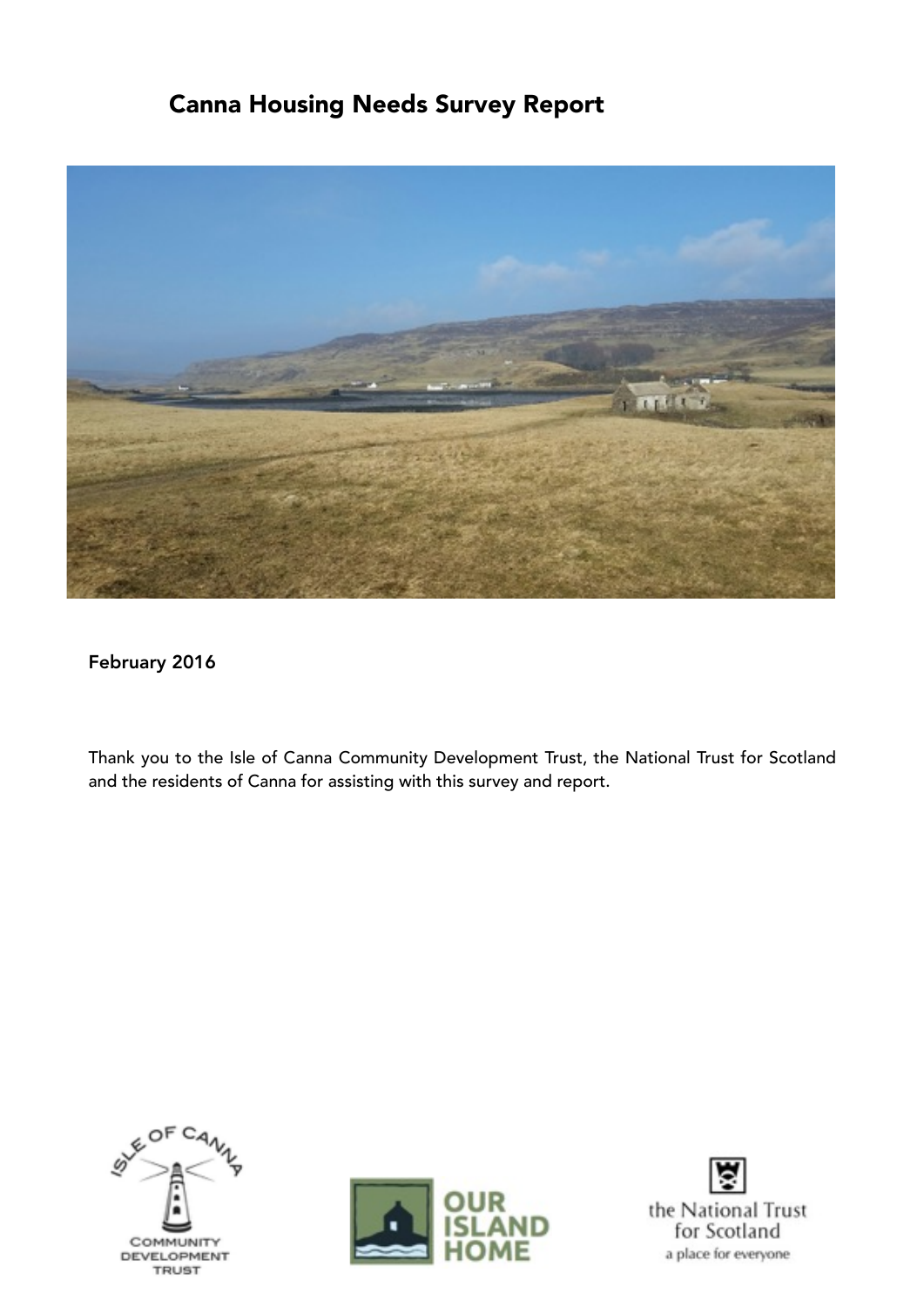# Introduction

Our Island Home (OIH) visited the Isle of Canna between 17 March and 19 March 2015. At an open meeting with the community hosted by the Isle of Canna Community Development Trust (IoCCDT), OIH was approached to undertake a housing needs survey, specifically to record the on-island need.

OIH was present at a meeting on 19 March 2015 with the National Trust for Scotland (NTS), the national charity and landowner of Canna and it's buildings. Housing was on the agenda and NTS agreed that there was a housing shortage, it was suggested by NTS a Canna Housing Forum be set up and OIH was subsequently invited to the initial meeting in July 2015.

Currently, only one family with primary school age children live on the island. Socially, this is a difficult situation and the sustainability of keeping the school open was addressed at the meeting.

## Methodology

A simple survey designed by RHS and OIH on Survey Monkey was used. The chair of the IoCCDT distributed the survey, which was completed online, to the islanders. The first survey asked general questions to gauge the opinion of the community with regards to housing and the second part was to be completed by those with housing need.

Out of the 8 households on Canna, 6 completed he survey. This gives a response rate of 75%.

## Area Profile

The Isle of Canna is 4.3 miles long and 0.9 miles wide. It is the westernmost of the Small Isles archipelago in the Inner Hebrides. The island is adjoined to Sanday by road. Canna is served by a Caledonian MacBrayne ferry from Mallaig, although there is not a sailing every day.

There is an honesty shop that sells ambient foodstuffs as well as gifts, books, teas and coffees. Cafe Canna is open throughout the tourist season for lunch and dinner. There is no pub, hotel, village hall or doctors surgery. The doctor travels from Skye fortnightly to do home visits for patients that need to be seen. The Scottish Index of Multiple Deprivation (SIMD) ranks Canna and the surrounding area the second most deprived data zone out of 6502 in Scotland in regard to Access to Services.

The population at the time this survey was undertaken was 22 and the school was open to the 4 primary-school aged residents. Currently (February 2016), there are temporarily no children of school age on the island, there is no teacher and the school has effectively been mothballed. Highland Council with the IoCCDT (and support from the NTS) have been working together to bring a temporary teacher to the island, and for NTS to assist the Highland Council by providing the teacher an NTS property with 2 bedrooms while a long term solution is found. The Highland Council owned flat at the school is inhabitable currently but it is hoped with renovation this could be re-established as the designated teacher accommodation, thereby releasing NTS property back for alternative use. Due to the nature and condition of the facilities at the school, the maximum pupil capacity is 4.5 children for the primary and pre-school. Three primary school age children who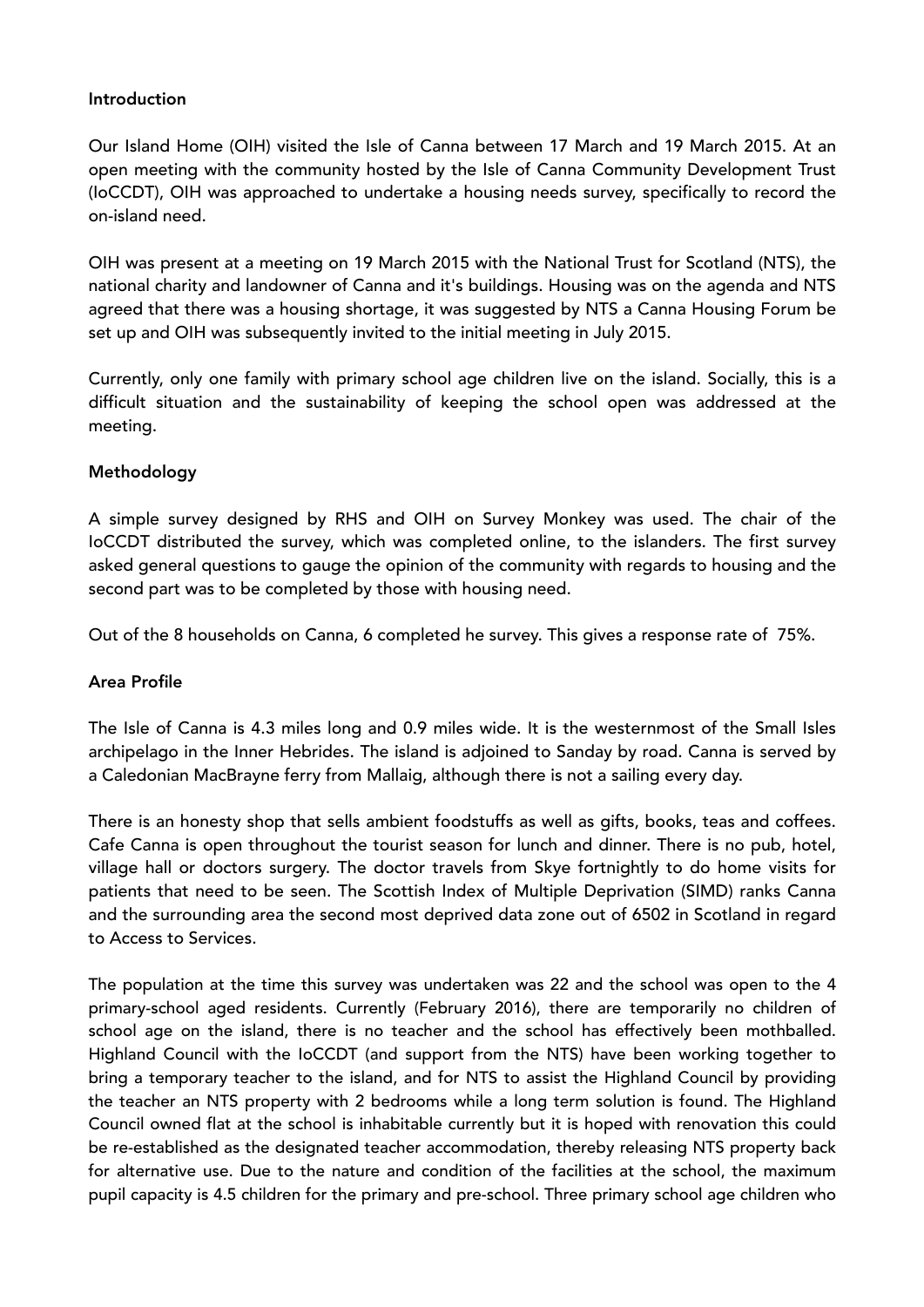previously attended the school are planning to return to the island and will start in August 2016, by which time a temporary teacher will have been appointed and housed on Canna.

There is no social housing to rent on Canna. SIMD ranks Canna at 1977/6502 for Housing Deprivation, this is in the top 30% of the mot deprived areas.

The island was gifted to NTS in 1981 by John Lorne Campbell, who continued to live there until his passing in 1996.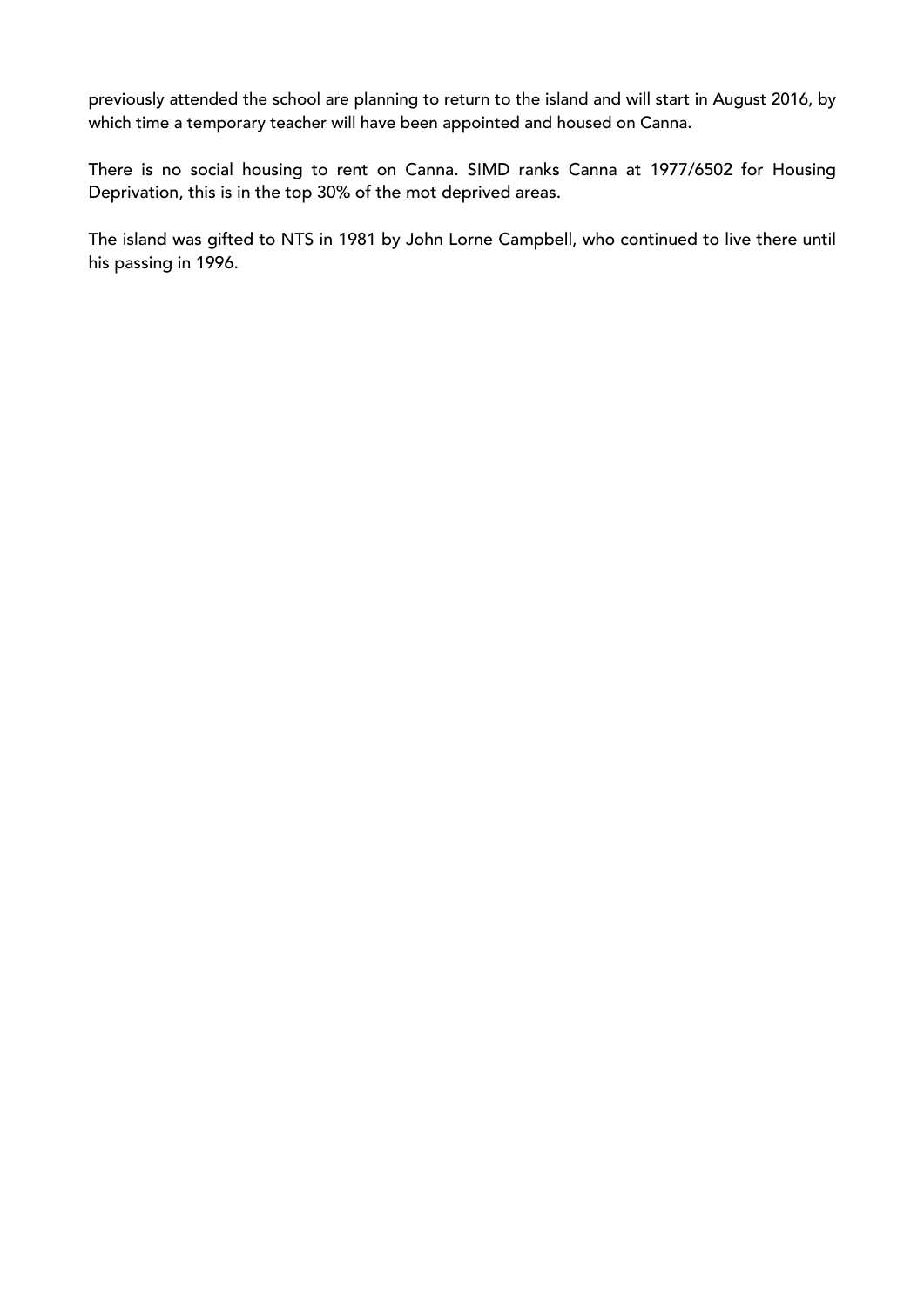# Housing Needs Survey - Part One

# Household Composition

Of the survey respondents, 5 described themselves as couple households and 1 was a family household. All 6 rented from NTS. With regards to size of their homes, 1 respondent lived in a 2 x bedroom property, 3 lived in a 3 x bedroom property and 2 were living in a 4 x bedroom property.

The age groups of composite households were made up like this;

|          | Male        | Female |
|----------|-------------|--------|
| $0 - 15$ |             |        |
| 16-24    | 0           | 0      |
| 25-44    | 3           | 3      |
| 45-59    | 3           | 2      |
| $60+$    | $\mathbf 0$ | 0      |

The survey asked if respondents knew of anyone that had left Canna and wanted to return. But nobody said they did.

## What type of housing is needed on Canna?



The question of what *type* of housing is needed was posed, and respondents could answer all that that applied.

- 100% (6) respondents believed affordable rental housing was needed
- 75% (4) of respondents believe private rented housing is needed
- 16% (1) respondent said retirement homes/sheltered housing is needed
- 50% (3) respondents said starter homes are required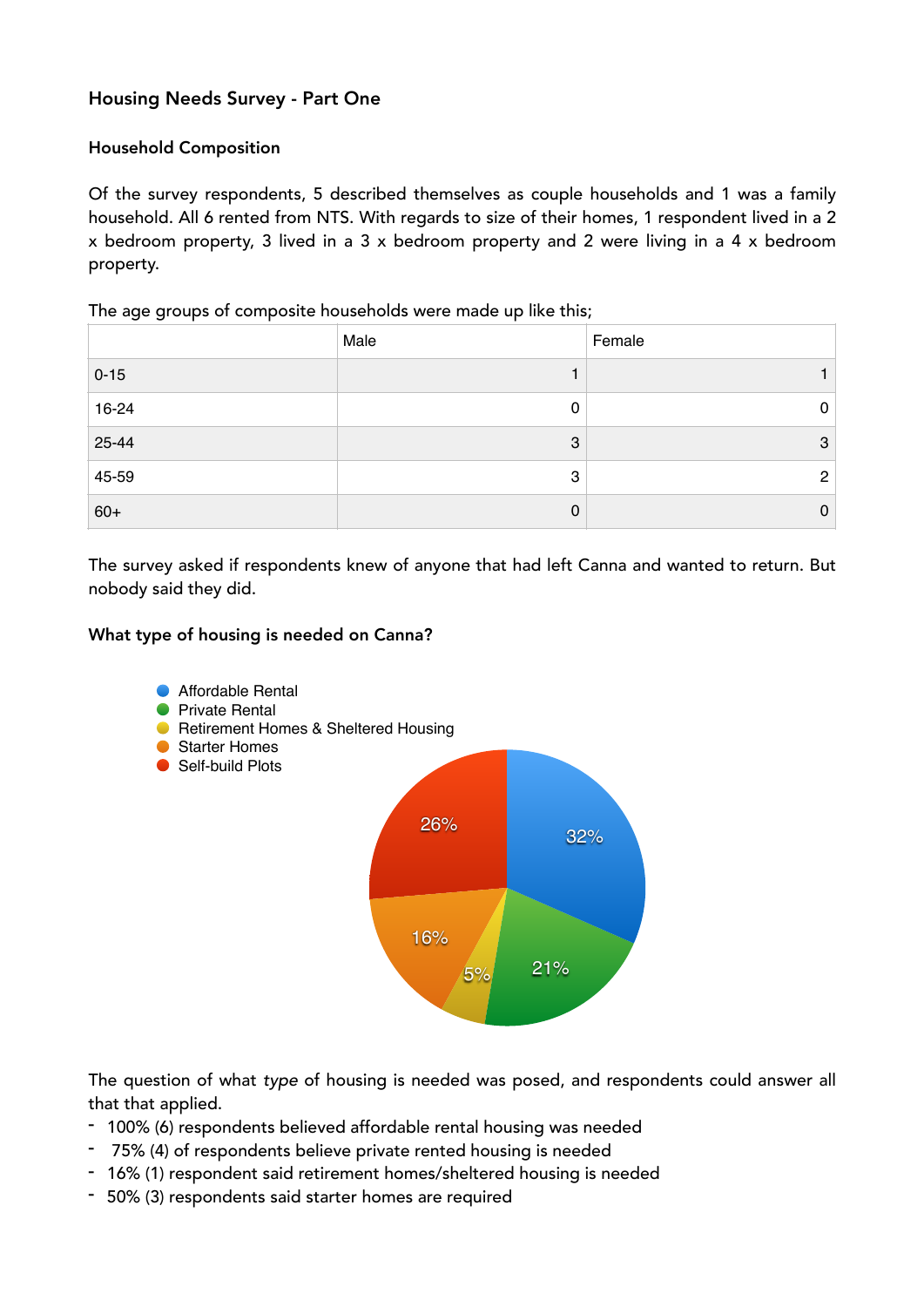- 83% (5) respondents said that they believe affordable plots for self-build are required

# Housing Needs Survey - Part Two

## Housing Need

When asked whether anyone in the household had housing need, 2 respondents said *everyone* in the household needed alternative housing. Overall, the survey indicated that 3 households had housing need, which makes up 50% of respondents.

Reasons given for needing alternative housing were as follows;

- Want to live independently (1)
- Current home too expensive to heat (2)
- Insecure tenancy (2)

Those in housing need were asked what type of housing they would be most interested in; 3 were interested in affordable rental, 2 were interested in private rental and 3 were interested in self-build plots.



All households that indicated housing need were couple households. One of the couple households gave the reason 'want to live independently' when asked why they need

alternative housing. This answer is quite ambiguous; it could be interpreted as wanting to live independently from parent/guardian or from NTS.

## Affordability

The survey asked those that were interested in renting, what would be an affordable monthly rent. 1 said less than £300 per calendar month (pcm), 1 said £300-400 pcm and 1 said £400-500 pcm. The range of answers make it difficult to identify how much would be an affordable rent pcm for residents on Canna.

Respondent households consisted of mainly full-time workers. All 6 respondents in question 7 of the survey believed that affordable rental housing was required, indicating that any new housing development should aim to have rents in line with Highland Council, Lochalsh and Skye Housing Association (LSHA) and other social housing providers in the region.

Size

Respondents were asked how many bedrooms their new home would need. Only 3 respondents indicated housing need, however 4 answered this question; 2 respondents stated that their new home would need 2 bedrooms and a further 2 stated that their new home would need 3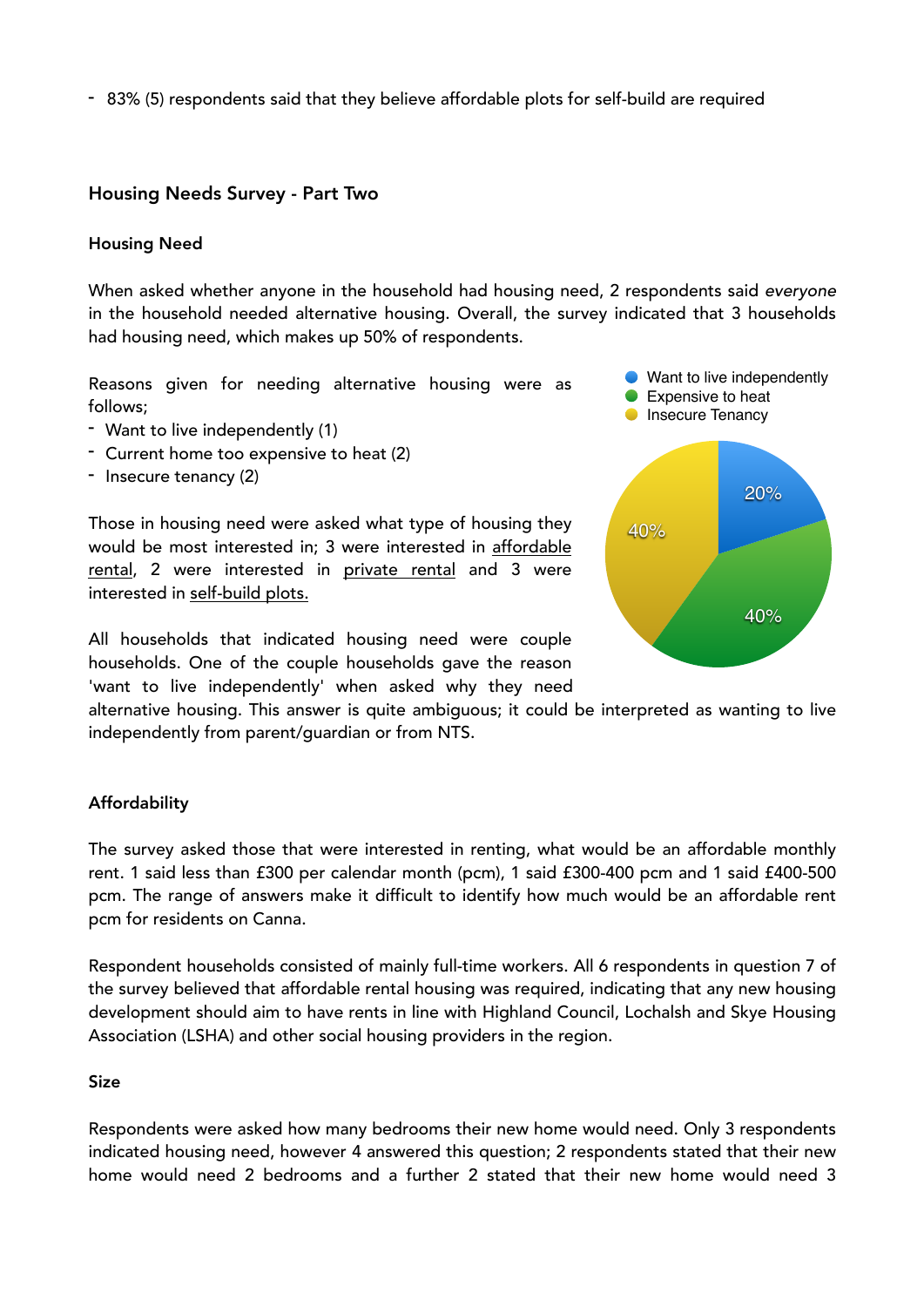bedrooms. The survey has shown that there are 4 couple households currently living in a property with 3+ bedrooms, household composition does not reflect the occupied property size.

# Employment

How many of the household needing to move are in the following types of employment?



This graph shows that everyone needing to move is in employment, the vast majority are employed full time. The 6 household members represented here, reflect the 3 couple households who have indicated that they need alternative accommodation.

## External Housing Pressures

While existing residents on the island are indicating housing need, there are also other housing pressures influencing the housing market that must be considered. These are;

- New employment created by NTS
- Waiting list of households interested in moving to the island
- The need to increase the primary school roll

A Canna family appeared on a Dutch documentary that attracted over 2.5 million viewers, which lead to an influx of families registering their interest in moving to the island. There's also a substantial amount of interest from families within the UK who would like to move which in turn would support the primary school.

NTS have created 2 new jobs in recent months, which is excellent for the sustainability of the island, however, it adds pressure to the housing supply.